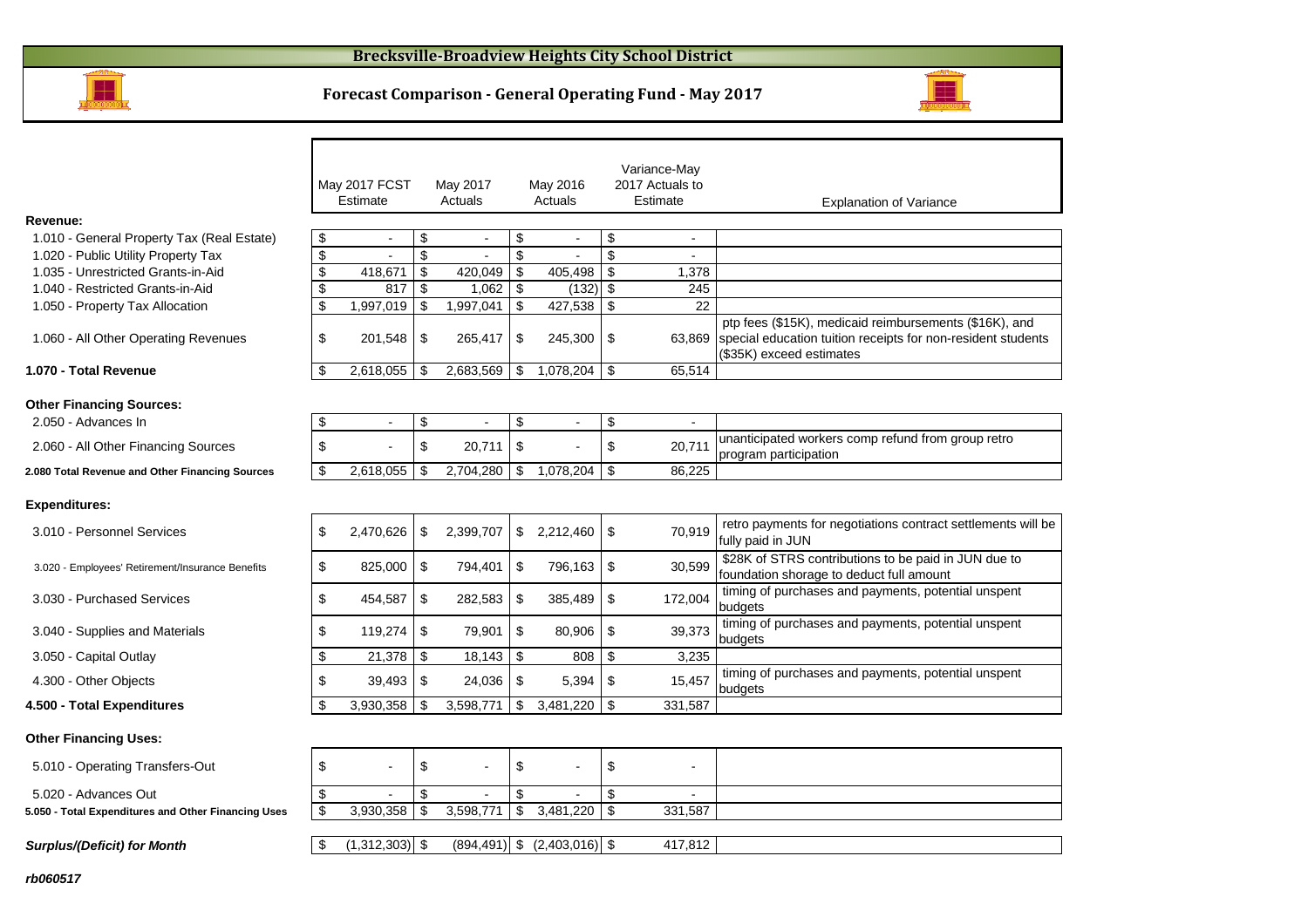### **Brecksville-Broadview Heights City School District**



## **Forecast Comparison - General Operating Fund - May 2017**



|                                                     |                           |                          |               |                           |            |                      |     | Variance-Current     |                                                              |
|-----------------------------------------------------|---------------------------|--------------------------|---------------|---------------------------|------------|----------------------|-----|----------------------|--------------------------------------------------------------|
|                                                     |                           | <b>Current FYTD FCST</b> |               | <b>Current FYTD</b>       |            | Prior FYTD           |     | FYTD Actual to       |                                                              |
|                                                     |                           | Estimate                 |               | Actuals                   |            | Actuals              |     | <b>FCST Estimate</b> | <b>Explanation of Variance</b>                               |
| Revenue:                                            |                           |                          |               |                           |            |                      |     |                      |                                                              |
| 1.010 - General Property Tax (Real Estate)          | $\sqrt{3}$                | 31,691,660               | -\$           | 31,691,660                |            | $$30,676,014$ \\$    |     |                      |                                                              |
| 1.020 - Public Utility Property Tax                 | $\overline{\mathcal{S}}$  | 2,004,934                | $\sqrt[6]{3}$ | 2,004,934                 | ها         | 1,977,429            | \$  |                      |                                                              |
| 1.035 - Unrestricted Grants-in-Aid                  | $\overline{\mathbf{3}}$   | 4,844,689                | \$            | 4,846,067                 |            | \$4,822,842          | \$  | 1,378                |                                                              |
| 1.040 - Restricted Grants-in-Aid                    | $\mathbf{\$}$             | 10,531                   | \$            | 10,776                    | $\bullet$  | 4,670                | \$  | 245                  |                                                              |
| 1.050 - Property Tax Allocation                     | $\sqrt[6]{\frac{1}{2}}$   | 5,341,345                | \$            | 5,341,367                 |            | \$5,559,586          | \$  | 22                   |                                                              |
|                                                     |                           |                          |               |                           |            |                      |     |                      | ptp fees (\$15K), medicaid reimbursements (\$16K), and       |
| 1.060 - All Other Operating Revenues                | \$                        | 1,818,242                | -\$           | 1,882,111                 |            | \$1,443,291          | \$  | 63,869               | special education tuition receipts for non-resident students |
|                                                     |                           |                          |               |                           |            |                      |     |                      | (\$35K) exceed estimates                                     |
| 1.070 - Total Revenue                               | $\frac{1}{2}$             | 45,711,401               | \$            | 45,776,915 \$44,483,832   |            |                      | \$  | 65,514               |                                                              |
|                                                     |                           |                          |               |                           |            |                      |     |                      |                                                              |
| <b>Other Financing Sources:</b>                     |                           |                          |               |                           |            |                      |     |                      |                                                              |
| 2.050 - Advances In                                 | \$                        | 40,000                   | $\sqrt[6]{3}$ | 40,000                    | $\sqrt{3}$ | 40,000               | \$  |                      |                                                              |
| 2.060 - All Other Financing Sources                 |                           |                          |               |                           |            |                      | \$  | 20,711               | unanticipated workers comp refund from group retro           |
|                                                     | \$                        | 11,538                   | \$            | $32,249$ \ \$             |            | 28,031               |     |                      | program participation                                        |
| 2.080 Total Revenue and Other Financing Sources     | $\overline{\mathbf{3}}$   | 45,762,939               | $\sqrt[6]{3}$ | 45,849,164                |            | $\sqrt{$}44,551,863$ | \$  | 86,225               |                                                              |
| <b>Expenditures:</b>                                |                           |                          |               |                           |            |                      |     |                      |                                                              |
|                                                     |                           |                          |               |                           |            |                      |     |                      | retro payments for negotiations contract settlements will be |
| 3.010 - Personnel Services                          | \$                        | 26,786,506               | $\sqrt[6]{3}$ | 26,715,587                |            | \$26,443,501         | \$  | 70,919               | fully paid in JUN                                            |
|                                                     |                           |                          |               |                           |            |                      |     |                      | \$28K of STRS contributions to be paid in JUN due to         |
| 3.020 - Employees' Retirement/Insurance Benefits    | \$                        | 9,047,634                | \$            | 9,017,035                 |            | \$8,732,158          | \$  | 30,599               | foundation shorage to deduct full amount                     |
|                                                     |                           |                          |               |                           |            |                      |     |                      | timing of purchases and payments, potential unspent          |
| 3.030 - Purchased Services                          | \$                        | 3,849,289                | \$            | 3,677,285                 |            | \$3,741,301          | \$  | 172,004              | budgets                                                      |
| 3.040 - Supplies and Materials                      | \$                        | 805,058                  | $\sqrt[6]{3}$ | 765,685                   | $\sqrt{3}$ | 815,854              | \$  | 39,373               | timing of purchases and payments, potential unspent          |
|                                                     |                           |                          |               |                           |            |                      |     |                      | budgets                                                      |
| 3.050 - Capital Outlay                              | $\sqrt[6]{2}$             | 94,248                   | -\$           | $91,013$ \$               |            | 90,353               | -\$ | 3,235                |                                                              |
| 4.300 - Other Objects                               | \$                        | 720,677                  | $\sqrt[6]{3}$ | 705,220                   | -\$        | 677,289              | -\$ | 15,457               | timing of purchases and payments, potential unspent          |
|                                                     |                           |                          |               |                           |            |                      |     |                      | budgets                                                      |
| 4.500 - Total Expenditures                          | $\sqrt[6]{\frac{1}{2}}$   | $41,303,412$ \$          |               | 40,971,825                |            | \$40,500,456         | \$  | 331,587              |                                                              |
| <b>Other Financing Uses:</b>                        |                           |                          |               |                           |            |                      |     |                      |                                                              |
| 5.010 - Operating Transfers-Out                     | -\$                       | 304,343                  | $\sqrt[6]{3}$ | $304,343$ \$              |            | 308,310              | \$  |                      |                                                              |
| 5.020 - Advances Out                                | $\overline{\mathcal{S}}$  | 40,000                   | \$            | 40,000                    | $\sqrt{ }$ | 40,000               | -\$ |                      |                                                              |
| 5.050 - Total Expenditures and Other Financing Uses | $\boldsymbol{\mathsf{S}}$ | 41,647,755 $\frac{1}{3}$ |               | 41,316,168   \$40,848,766 |            |                      | \$  | 331,587              |                                                              |
| <b>Surplus/(Deficit) FYTD</b>                       | $\sqrt[6]{3}$             | $4,115,184$ \$           |               | 4,532,996                 | l \$       | $3,703,097$ \$       |     | 417,812              |                                                              |
|                                                     |                           |                          |               |                           |            |                      |     |                      |                                                              |
| rb060517                                            |                           |                          |               |                           |            |                      |     |                      |                                                              |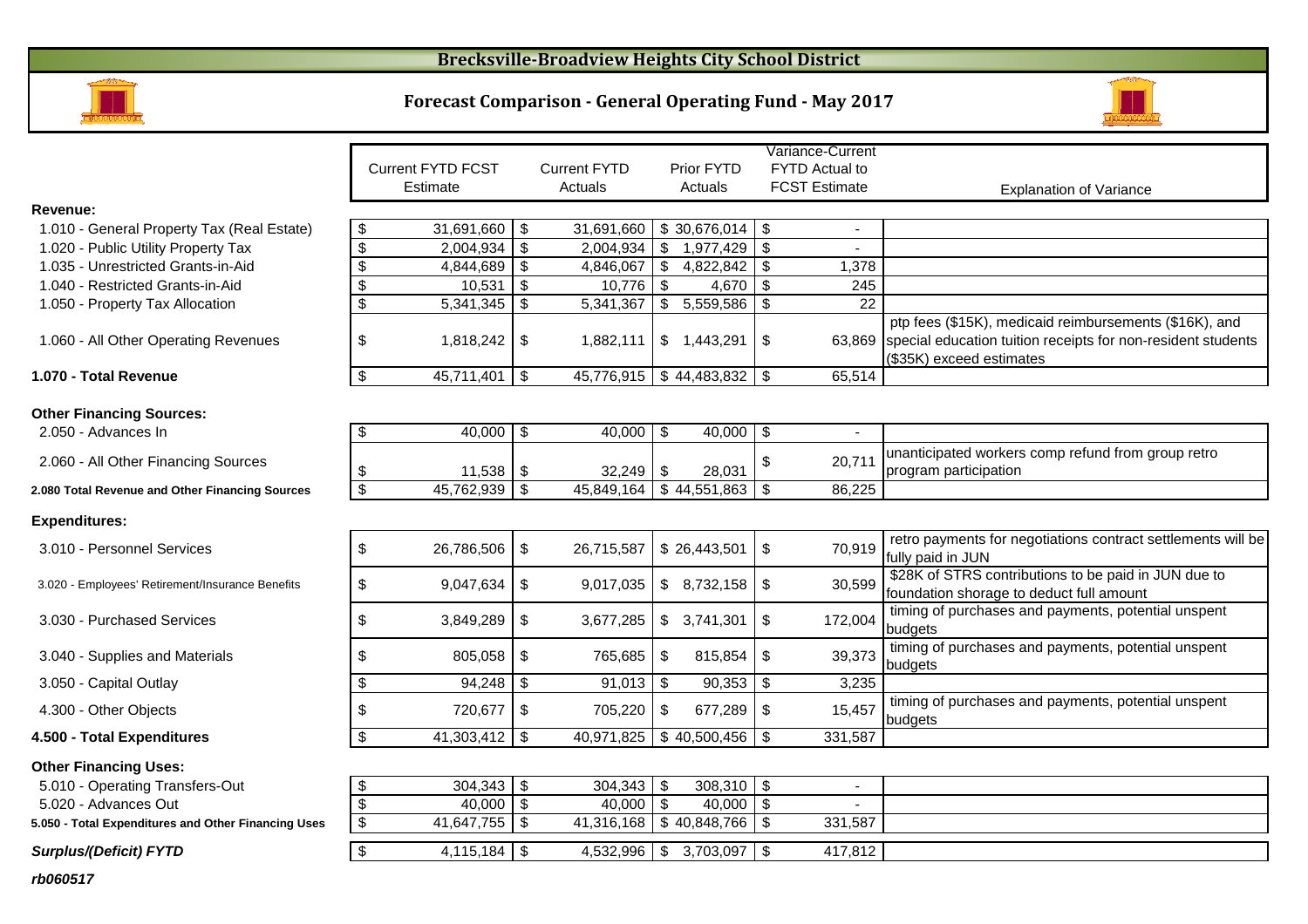|                 | <b>Brecksville-Broadview Heights City School District</b>                           |                      |              |                |                |                                                                     |                          |                   |                    |              |  |  |  |
|-----------------|-------------------------------------------------------------------------------------|----------------------|--------------|----------------|----------------|---------------------------------------------------------------------|--------------------------|-------------------|--------------------|--------------|--|--|--|
|                 |                                                                                     |                      |              |                |                | <b>Revenue Analysis Report - General Operating Fund Only - FY17</b> |                          |                   |                    |              |  |  |  |
|                 |                                                                                     | <b>Local Revenue</b> |              |                | Federal        |                                                                     | <b>State Revenue</b>     |                   |                    |              |  |  |  |
| 2016 - 2017     | <b>Taxes</b><br>Real                                                                | Personal             |              | <b>Other</b>   |                | <b>Unrestricted</b><br>Grants-                                      | Property                 | <b>Restricted</b> |                    | <b>Total</b> |  |  |  |
|                 | <b>Estate</b>                                                                       | Property             | Interest     | Local          |                | in-Aid                                                              | Tax<br><b>Allocation</b> | Grants-<br>in-Aid | Non-<br>Operating* | Revenue      |  |  |  |
| July            | 9,502,000                                                                           |                      | 1,554        | 190,605        | 2,524          | 419,097                                                             |                          | 369               | 270                | 10,116,418   |  |  |  |
| <b>August</b>   | 4,920,041                                                                           | 872,487              | 32,101       | 273,195        | 135            | 519,017                                                             | $\blacksquare$           | 365               | $\blacksquare$     | 6,617,341    |  |  |  |
| September       |                                                                                     |                      | 23,668       | 156,415        | 21,680         | 421,590                                                             | $\blacksquare$           | 362               |                    | 623,716      |  |  |  |
| <b>October</b>  |                                                                                     |                      | 10,156       | 56,913         |                | 432,339                                                             | 2,177,658                | 357               | 6                  | 2,677,429    |  |  |  |
| <b>November</b> |                                                                                     |                      | 14,346       | 84,821         |                | 417,817                                                             |                          | 1,790             | 4,830              | 523,604      |  |  |  |
| <b>December</b> |                                                                                     |                      | 40,669       | 84,043         | 1,375          | 414,126                                                             |                          | 806               | 40,000             | 581,019      |  |  |  |
| <b>January</b>  | 3,806,000                                                                           |                      | 3,984        | 62,871         | 7,606          | 505,291                                                             | $\blacksquare$           | 641               | 4,432              | 4,390,825    |  |  |  |
| <b>February</b> | 12,838,000                                                                          | $\blacksquare$       | 9,081        | 37,765         | 2,758          | 453,484                                                             | $\sim$                   | 2,479             | 2,000              | 13,345,568   |  |  |  |
| <b>March</b>    | 625,619                                                                             | 1,132,447            | 18,945       | 293,679        | 94,324         | 419,203                                                             |                          | 808               |                    | 2,585,025    |  |  |  |
| <b>April</b>    |                                                                                     |                      | 4,655        | 50,753         | 36,072         | 424,054                                                             | 1,166,668                | 1,737             |                    | 1,683,939    |  |  |  |
| <b>May</b>      |                                                                                     |                      | 32,998       | 106,737        | 125,681        | 420,049                                                             | 1,997,041                | 1,062             | 20,711             | 2,704,280    |  |  |  |
| June            | $\blacksquare$                                                                      | $\blacksquare$       | $\mathbf{L}$ | $\blacksquare$ | $\blacksquare$ | $\blacksquare$                                                      | $\blacksquare$           | $\blacksquare$    | $\blacksquare$     | $\sim$       |  |  |  |
| <b>Totals</b>   | \$31,691,660                                                                        | \$2,004,934          | \$192,159    | \$1,397,797    | \$292,155      | \$4,846,067                                                         | \$5,341,367              | \$10,776          | \$72,249           | \$45,849,164 |  |  |  |
| % of Total      | 69.12%                                                                              | 4.37%                | 0.42%        | 3.05%          | 0.64%          | 10.57%                                                              | 11.65%                   | 0.02%             | 0.16%              |              |  |  |  |
|                 | *Non-Operating Revenue includes advances in, and refund of prior year expenditures. |                      |              |                |                |                                                                     |                          |                   |                    | rb060517     |  |  |  |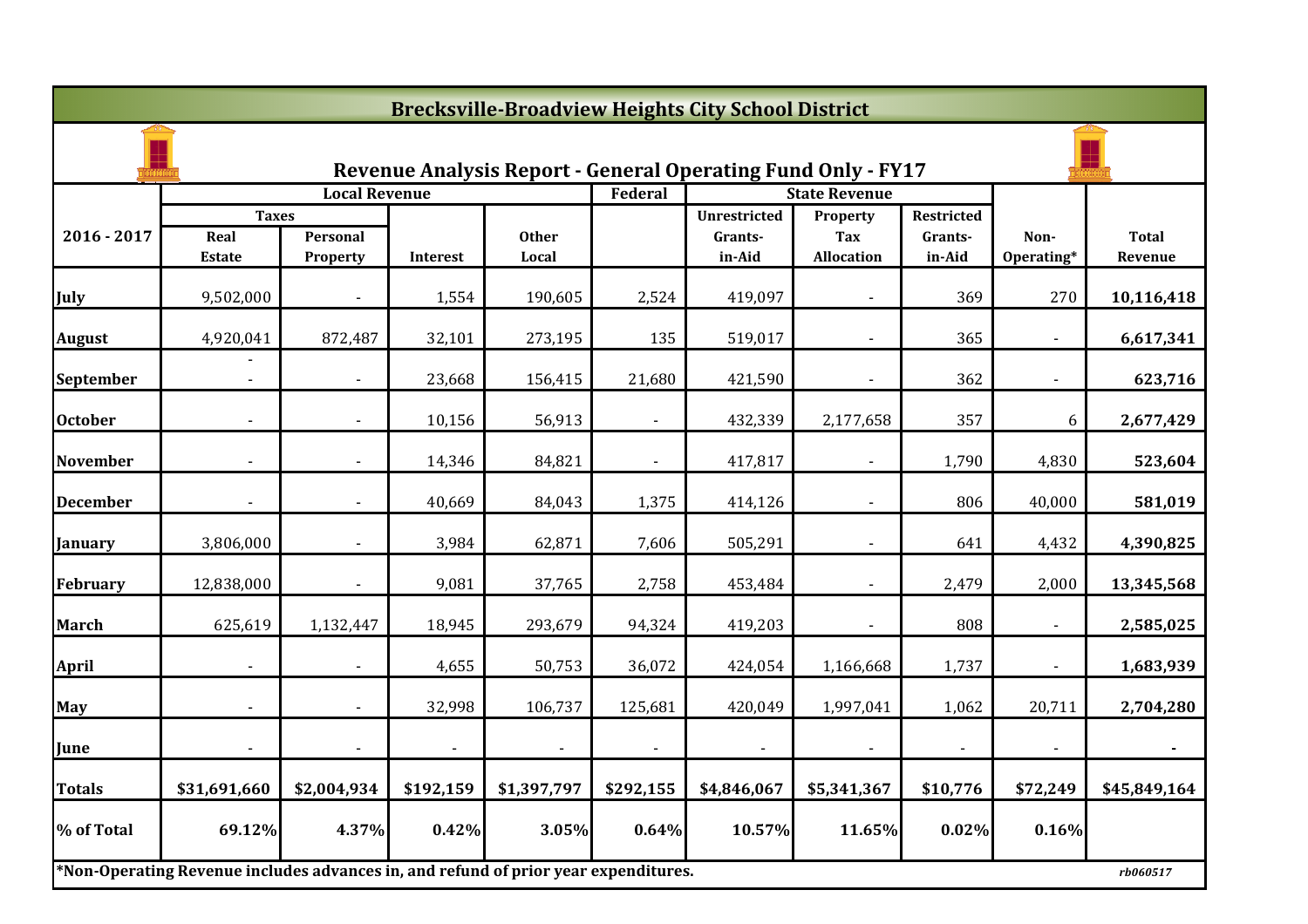|                | <b>Brecksville-Broadview Heights City School District</b>                                                                 |                 |                 |                 |                |                                                                    |                          |                                 |  |  |  |  |
|----------------|---------------------------------------------------------------------------------------------------------------------------|-----------------|-----------------|-----------------|----------------|--------------------------------------------------------------------|--------------------------|---------------------------------|--|--|--|--|
|                |                                                                                                                           |                 |                 |                 |                | <b>Expenditure Analysis Report - General Operating Fund - FY17</b> |                          |                                 |  |  |  |  |
| 2016-2017      | <b>Salaries</b>                                                                                                           | <b>Benefits</b> | <b>Services</b> | <b>Supplies</b> | Equipment      | Dues/<br><b>Fees</b>                                               | Non-<br>Operating*       | <b>Total</b><br><b>Expenses</b> |  |  |  |  |
| July           | 2,725,518                                                                                                                 | 763,508         | 392,089         | 67,695          | 5,156          | 58,419                                                             | $\blacksquare$           | 4,012,385                       |  |  |  |  |
| August         | 1,833,007                                                                                                                 | 841,868         | 332,335         | 137,182         | 7,011          | 241,453                                                            | 40,000                   | 3,432,856                       |  |  |  |  |
| September      | 2,191,845                                                                                                                 | 761,457         | 298,755         | 76,099          | 5,255          | 8,130                                                              | $\blacksquare$           | 3,341,541                       |  |  |  |  |
| <b>October</b> | 2,311,200                                                                                                                 | 770,247         | 418,853         | 66,397          | 17,311         | 24,604                                                             | $\overline{\phantom{a}}$ | 3,608,612                       |  |  |  |  |
| November       | 2,446,263                                                                                                                 | 806,843         | 324,177         | 56,520          | 11,436         | 6,313                                                              | $\blacksquare$           | 3,651,552                       |  |  |  |  |
| December       | 3,403,067                                                                                                                 | 1,036,654       | 335,562         | 46,364          | 11,120         | 11,957                                                             | 295,413                  | 5,140,137                       |  |  |  |  |
| January        | 2,347,538                                                                                                                 | 816,288         | 232,834         | 51,202          | 810            | 14,263                                                             | 8,930                    | 3,471,865                       |  |  |  |  |
| February       | 2,242,754                                                                                                                 | 806,750         | 339,739         | 77,547          | 1,251          | 7,034                                                              | $\overline{\phantom{a}}$ | 3,475,075                       |  |  |  |  |
| March          | 2,385,337                                                                                                                 | 821,828         | 323,009         | 52,030          | 8,278          | 302,736                                                            | $\overline{\phantom{a}}$ | 3,893,218                       |  |  |  |  |
| April          | 2,429,351                                                                                                                 | 797,191         | 397,349         | 54,748          | 5,242          | 6,275                                                              | $\blacksquare$           | 3,690,156                       |  |  |  |  |
| May            | 2,399,707                                                                                                                 | 794,401         | 282,583         | 79,901          | 18,143         | 24,036                                                             | $\blacksquare$           | 3,598,771                       |  |  |  |  |
| June           |                                                                                                                           |                 |                 |                 | $\blacksquare$ | $\sim$                                                             |                          | $\blacksquare$                  |  |  |  |  |
| <b>TOTALS</b>  | \$26,715,587                                                                                                              | \$9,017,035     | \$3,677,285     | \$765,685       | \$91,013       | \$705,220                                                          | \$344,343                | \$41,316,168                    |  |  |  |  |
| % of Total     | 64.66%                                                                                                                    | 21.82%          | 8.90%           | 1.85%           | 0.22%          | 1.71%                                                              | 0.83%                    |                                 |  |  |  |  |
|                | *Non-Operating expenses include advances and transfers out.<br>Operating Fund includes General Fund (001) only for FY2017 |                 |                 |                 |                |                                                                    |                          | rb060517                        |  |  |  |  |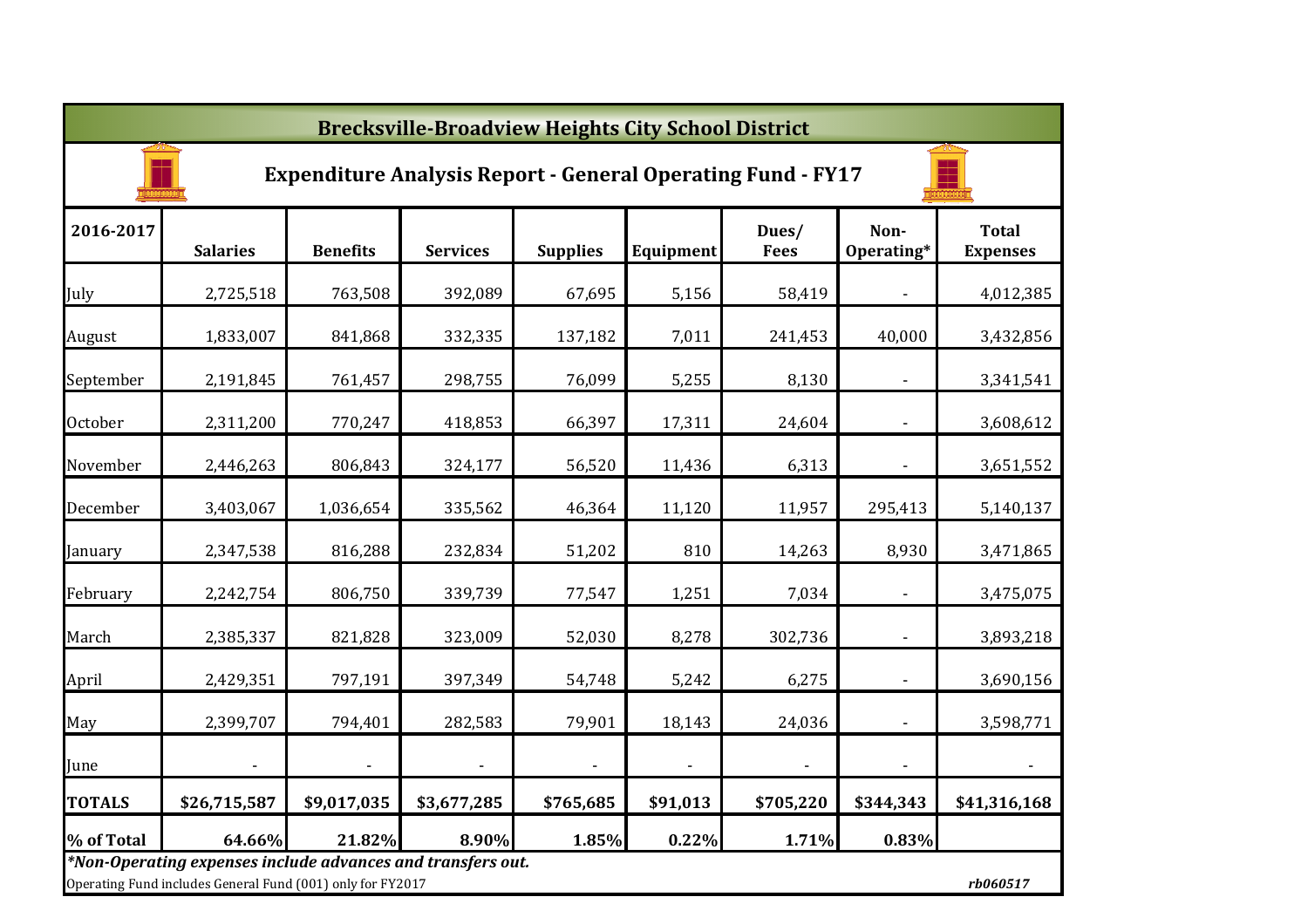|     | <b>Brecksville-Broadview Heights City School District</b> |                                  |                 |                                      |                     |                     |                 |                     |                 |  |  |  |
|-----|-----------------------------------------------------------|----------------------------------|-----------------|--------------------------------------|---------------------|---------------------|-----------------|---------------------|-----------------|--|--|--|
|     |                                                           |                                  |                 |                                      |                     |                     |                 |                     |                 |  |  |  |
|     | May 31, 2017                                              | <b>FINSUMM Financial Summary</b> |                 |                                      |                     |                     |                 |                     |                 |  |  |  |
|     |                                                           |                                  |                 | "where fine education is a heritage" |                     |                     |                 |                     | rb060517        |  |  |  |
|     |                                                           | <b>Beginning</b>                 | Monthly         | <b>Fiscal Year</b>                   | Monthly             | <b>Fiscal Year</b>  | Current         |                     | Unencumbered    |  |  |  |
|     | <b>Fund Fund Name</b>                                     | <b>Balance</b>                   | <b>Receipts</b> | <b>To Date</b>                       | <b>Expenditures</b> | <b>To Date</b>      | Fund            | Current             | Fund            |  |  |  |
|     |                                                           | 7/1/2016                         |                 | Receipts                             |                     | <b>Expenditures</b> | <b>Balance</b>  | <b>Encumbrances</b> | <b>Balance</b>  |  |  |  |
| 001 | <b>General Fund</b>                                       | \$10,647,647.98                  | \$2,704,280.46  | \$45,849,166.43                      | \$3,598,771.12      | \$41,316,164.58     | \$15,180,649.83 | \$811,533.37        | \$14,369,116.46 |  |  |  |
| 002 | Bond Retirement                                           | \$3,461,042.53                   | \$147,611.18    | \$2,843,929.49                       | \$99,725.84         | \$2,543,589.18      | 3,761,382.84    | \$0.00              | 3,761,382.84    |  |  |  |
| 003 | Permanent Improvement                                     | \$1,243,535.08                   | \$99,674.42     | \$1,780,177.46                       | \$55,739.63         | \$1,496,069.67      | 1,527,642.87    | \$379,376.87        | 1,148,266.00    |  |  |  |
| 004 | <b>Building Fund</b>                                      | \$106,453.36                     | \$0.00          | \$45,000.00                          | \$0.00              | \$0.00              | 151,453.36      | \$0.00              | 151,453.36      |  |  |  |
| 006 | Food Service                                              | \$291,202.79                     | \$119,291.31    | \$1,342,315.81                       | \$122,641.65        | \$1,257,203.20      | 376,315.40      | \$129,941.17        | 246,374.23      |  |  |  |
| 007 | Special Trust                                             | \$90,053.62                      | \$31,049.04     | \$72,588.71                          | \$2,815.25          | \$73,343.73         | 89,298.60       | \$1,187.67          | 88,110.93       |  |  |  |
| 009 | <b>Uniform Supplies</b>                                   | \$146,246.59                     | \$10,480.57     | \$271,781.41                         | \$14,890.83         | \$252,093.43        | 165,934.57      | \$9,254.23          | 156,680.34      |  |  |  |
| 014 | Rotary - Internal Services                                | \$163,696.28                     | \$42,121.50     | \$369,857.29                         | \$111,277.30        | \$353,867.32        | 179,686.25      | \$44,258.98         | 135,427.27      |  |  |  |
| 018 | <b>Public School Support</b>                              | \$152,259.61                     | \$4,427.16      | \$78,455.94                          | \$14,707.91         | \$91,058.65         | 139,656.90      | \$14,726.84         | 124,930.06      |  |  |  |
| 019 | Other Grants                                              | \$213,676.78                     | \$13,950.53     | \$135,269.43                         | \$7,619.26          | \$172,807.35        | 176,138.86      | \$30,618.71         | 145,520.15      |  |  |  |
| 020 | Child Care Fund                                           | \$165,409.01                     | \$39,063.70     | \$475,910.50                         | \$37,507.39         | \$428,378.61        | 212,940.90      | \$23,888.76         | 189,052.14      |  |  |  |
| 022 | <b>Unclaimed Funds</b>                                    | \$211,000.00                     | \$142,000.00    | $($ \$69,000.00)                     | \$0.00              | \$0.00              | 142,000.00      | \$0.00              | 142,000.00      |  |  |  |
| 200 | <b>Student Managed Funds</b>                              | \$131,152.96                     | \$52,834.03     | \$294,211.58                         | \$76,632.10         | \$268,912.95        | 156,451.59      | \$39,495.99         | 116,955.60      |  |  |  |
| 300 | <b>District Managed Funds</b>                             | \$230,776.98                     | \$53,077.03     | \$452,556.34                         | \$32,772.16         | \$442,403.41        | 240,929.91      | \$90,237.61         | 150,692.30      |  |  |  |
| 401 | <b>Auxiliary Services</b>                                 | \$93,243.62                      | \$137.41        | \$325,412.21                         | \$55,820.73         | \$327,908.12        | 90,747.71       | \$90,571.66         | 176.05          |  |  |  |
| 451 | OneNet (Data Communication)                               | \$0.00                           | \$0.00          | \$10,800.00                          | \$0.00              | \$10,800.00         | 0.00            | \$0.00              | 0.00            |  |  |  |
| 499 | Miscellaneous State Grants                                | (\$9,628.69)                     | \$0.00          | \$83,915.09                          | \$5,507.46          | \$71,165.75         | 3,120.65        | \$17,571.61         | (14, 450.96)    |  |  |  |
| 516 | <b>IDEA-B</b>                                             | ( \$13,970.45)                   | \$30,119.18     | \$540,243.93                         | \$165,604.07        | \$701,455.08        | (175, 181.60)   | \$51,979.00         | (227, 160.60)   |  |  |  |
| 551 | Title III - Limited English Proficiency                   | \$0.00                           | \$443.84        | \$17,544.48                          | \$204.07            | \$17,861.99         | (317.51)        | \$0.00              | (317.51)        |  |  |  |
| 572 | Title I - Disadvantaged Children                          | (\$17,212.31)                    | \$2,617.41      | \$218,766.22                         | \$28,227.96         | \$254,515.04        | (52,961.13)     | \$2,724.70          | (55,685.83)     |  |  |  |
| 587 | Preschool                                                 | \$0.00                           | \$0.00          | \$16,380.65                          | \$1,935.15          | \$20,094.78         | (3,714.13)      | \$0.00              | (3,714.13)      |  |  |  |
| 590 | Title II-A - Improving Teacher Quality                    | \$14.87                          | \$920.27        | \$48,303.42                          | \$9,358.85          | \$66,310.79         | (17,992.50)     | \$2,850.00          | (20, 842.50)    |  |  |  |
| 599 | Miscellaneous Federal Grants                              | \$0.00                           | \$3,591.65      | \$37,834.13                          | \$14,951.20         | \$58,228.20         | (20, 394.07)    | \$10,090.62         | (30, 484.69)    |  |  |  |
|     |                                                           |                                  |                 |                                      |                     |                     |                 |                     |                 |  |  |  |
|     | <b>Grand Totals (ALL Funds)</b>                           | \$17,306,600.61                  | \$3,497,690.69  | \$55,241,420.52                      | \$4,456,709.93      | \$50,224,231.83     | \$22,323,789.30 | \$1,750,307.79      | \$20,573,481.51 |  |  |  |
|     |                                                           |                                  |                 |                                      |                     |                     |                 |                     |                 |  |  |  |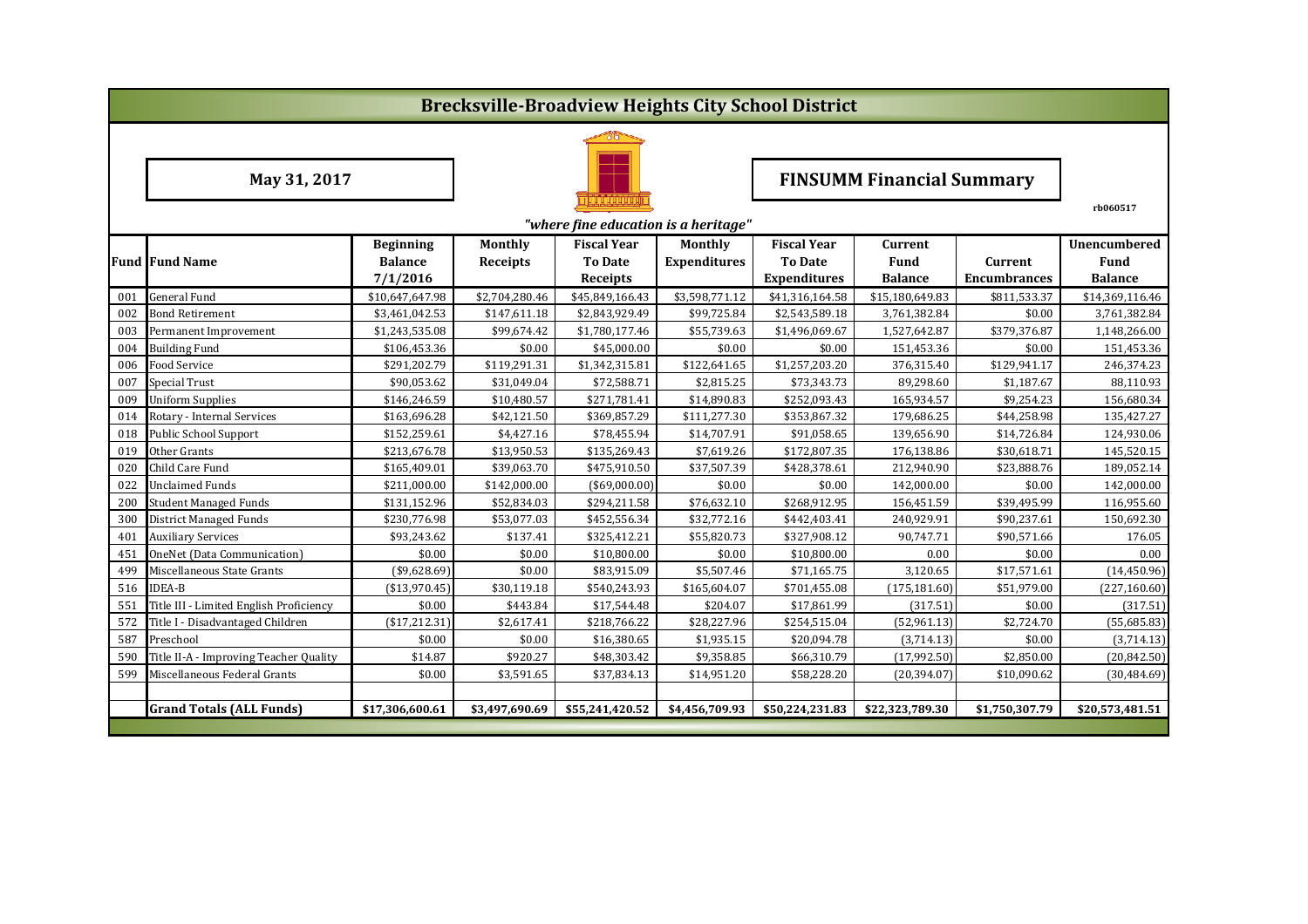#### *Brecksville-Broadview Heights Board of Education*



# *Approved Funds for 2016/2017*



| This report is a listing of all grant funds authorized and received throughout the 2016/2017 fiscal year. |                                                                                        |                              |                              |                  |                              |  |  |  |  |  |  |
|-----------------------------------------------------------------------------------------------------------|----------------------------------------------------------------------------------------|------------------------------|------------------------------|------------------|------------------------------|--|--|--|--|--|--|
|                                                                                                           |                                                                                        | <b>Authorized</b>            | Non-Public                   | <b>Monthly</b>   | Amount                       |  |  |  |  |  |  |
| Fund                                                                                                      | <b>Description</b>                                                                     | <b>Amount</b>                | <b>Authorized</b>            | Amount           | Received                     |  |  |  |  |  |  |
|                                                                                                           |                                                                                        |                              | Amount                       | Received         | Project-To-Date              |  |  |  |  |  |  |
|                                                                                                           | <b>State Grants</b>                                                                    |                              |                              |                  |                              |  |  |  |  |  |  |
|                                                                                                           | 451/9017 Network Connectivity Subsidy                                                  | \$10,800.00                  | \$0.00                       | \$0.00           | \$10,800.00                  |  |  |  |  |  |  |
|                                                                                                           |                                                                                        |                              |                              |                  |                              |  |  |  |  |  |  |
|                                                                                                           | 499/9017 BWC Special Education Equipment                                               | \$19,915.09                  | \$0.00                       | \$0.00           | \$19,915.09                  |  |  |  |  |  |  |
|                                                                                                           |                                                                                        |                              |                              |                  |                              |  |  |  |  |  |  |
|                                                                                                           | <b>Auxiliary Services</b><br>401/9017 Assumption                                       |                              |                              | \$0.00           |                              |  |  |  |  |  |  |
|                                                                                                           | 401/9117 Lawrence School                                                               | \$157,723.02<br>\$158,585.37 | \$157,723.02<br>\$158,585.37 | \$0.00           | \$157,723.02<br>\$158,585.37 |  |  |  |  |  |  |
|                                                                                                           | 401/9217 South Suburban Mont.                                                          | \$100,877.75                 | \$100,877.75                 | \$0.00           | \$100,877.75                 |  |  |  |  |  |  |
|                                                                                                           |                                                                                        |                              |                              |                  |                              |  |  |  |  |  |  |
|                                                                                                           | <b>CAPA</b>                                                                            |                              |                              |                  |                              |  |  |  |  |  |  |
|                                                                                                           | Ohio Dept. of Health Youth Tobacco                                                     |                              |                              |                  |                              |  |  |  |  |  |  |
| 499/9016                                                                                                  | <b>Reduction Use</b>                                                                   | \$50,000.00                  | \$0.00                       | \$0.00           | \$50,000.00                  |  |  |  |  |  |  |
|                                                                                                           |                                                                                        |                              |                              |                  |                              |  |  |  |  |  |  |
| 499/9117                                                                                                  | Ohio Dept. of Health Tobacco Use Prevention                                            | \$80,000.00                  | \$0.00                       | \$0.00           | \$30,000.00                  |  |  |  |  |  |  |
|                                                                                                           | and Cessation                                                                          |                              |                              |                  |                              |  |  |  |  |  |  |
|                                                                                                           |                                                                                        |                              |                              |                  |                              |  |  |  |  |  |  |
|                                                                                                           | Total State Funds                                                                      | \$497,901.23                 | \$417,186.14                 | \$0.00           | \$527,901.23                 |  |  |  |  |  |  |
|                                                                                                           | <b>Federal Grants</b>                                                                  |                              |                              |                  |                              |  |  |  |  |  |  |
|                                                                                                           | 516/9016 IDEA-B Special Education FY16                                                 | \$728,523.07                 | \$7,396.17                   | \$0.00           | \$728,523.07                 |  |  |  |  |  |  |
|                                                                                                           | 516/9017 IDEA-B Special Education FY17                                                 | \$755,929.66                 | \$10,355.20                  | \$30,119.18      | \$489,153.72                 |  |  |  |  |  |  |
|                                                                                                           |                                                                                        |                              |                              |                  |                              |  |  |  |  |  |  |
|                                                                                                           | 551/9016 Title III Limited English Proficiency FY16                                    | \$16,222.77                  | \$0.00                       | \$0.00           | \$16,222.77                  |  |  |  |  |  |  |
|                                                                                                           | 551/9017 Title III Limited English Proficiency FY17                                    | \$19,000.72                  | \$0.00                       | \$443.84         | \$17,544.48                  |  |  |  |  |  |  |
|                                                                                                           |                                                                                        |                              |                              |                  |                              |  |  |  |  |  |  |
|                                                                                                           | 572/9016 Title I FY16                                                                  | \$287,027.94                 | \$4,546.78                   | \$0.00           | \$281,951.55                 |  |  |  |  |  |  |
|                                                                                                           | 572/9017 Title I FY17                                                                  | \$316,609.70                 | \$3,211.50                   | \$2,617.41       | \$168,310.76                 |  |  |  |  |  |  |
|                                                                                                           |                                                                                        |                              |                              |                  |                              |  |  |  |  |  |  |
|                                                                                                           | 587/9016 Preschool Special Education FY16<br>587/9017 Preschool Special Education FY17 | \$20,192.98<br>\$21,019.55   | \$0.00<br>\$0.00             | \$0.00<br>\$0.00 | \$20,192.98<br>\$16,380.65   |  |  |  |  |  |  |
|                                                                                                           |                                                                                        |                              |                              |                  |                              |  |  |  |  |  |  |
|                                                                                                           | 590/9016 Title II-A Improving Teacher Quality FY16                                     | \$60,082.04                  | \$4,026.26                   | \$0.00           | \$60,082.04                  |  |  |  |  |  |  |
|                                                                                                           | 590/9017 Title II-A Improving Teacher Quality FY17                                     | \$58,709.77                  | \$427.11                     | \$920.27         | \$36,984.11                  |  |  |  |  |  |  |
|                                                                                                           |                                                                                        |                              |                              |                  |                              |  |  |  |  |  |  |
|                                                                                                           | 599/9017 CAPA Drug-Free Communities FY17 (Yr.1)                                        | \$125,000.00                 | \$0.00                       | \$3,591.65       | \$37,834.13                  |  |  |  |  |  |  |
|                                                                                                           |                                                                                        |                              |                              |                  |                              |  |  |  |  |  |  |
|                                                                                                           | 599/9917 Breakfast - Food Services                                                     | \$3,000.00                   | \$0.00                       | \$0.00           | \$0.00                       |  |  |  |  |  |  |
|                                                                                                           |                                                                                        |                              |                              |                  |                              |  |  |  |  |  |  |
|                                                                                                           | <b>Total Federal Funds</b>                                                             | \$2,411,318.20               | \$29,963.02                  | \$37,692.35      | \$1,873,180.26               |  |  |  |  |  |  |
|                                                                                                           |                                                                                        |                              |                              |                  |                              |  |  |  |  |  |  |
| rb060517                                                                                                  |                                                                                        |                              |                              |                  |                              |  |  |  |  |  |  |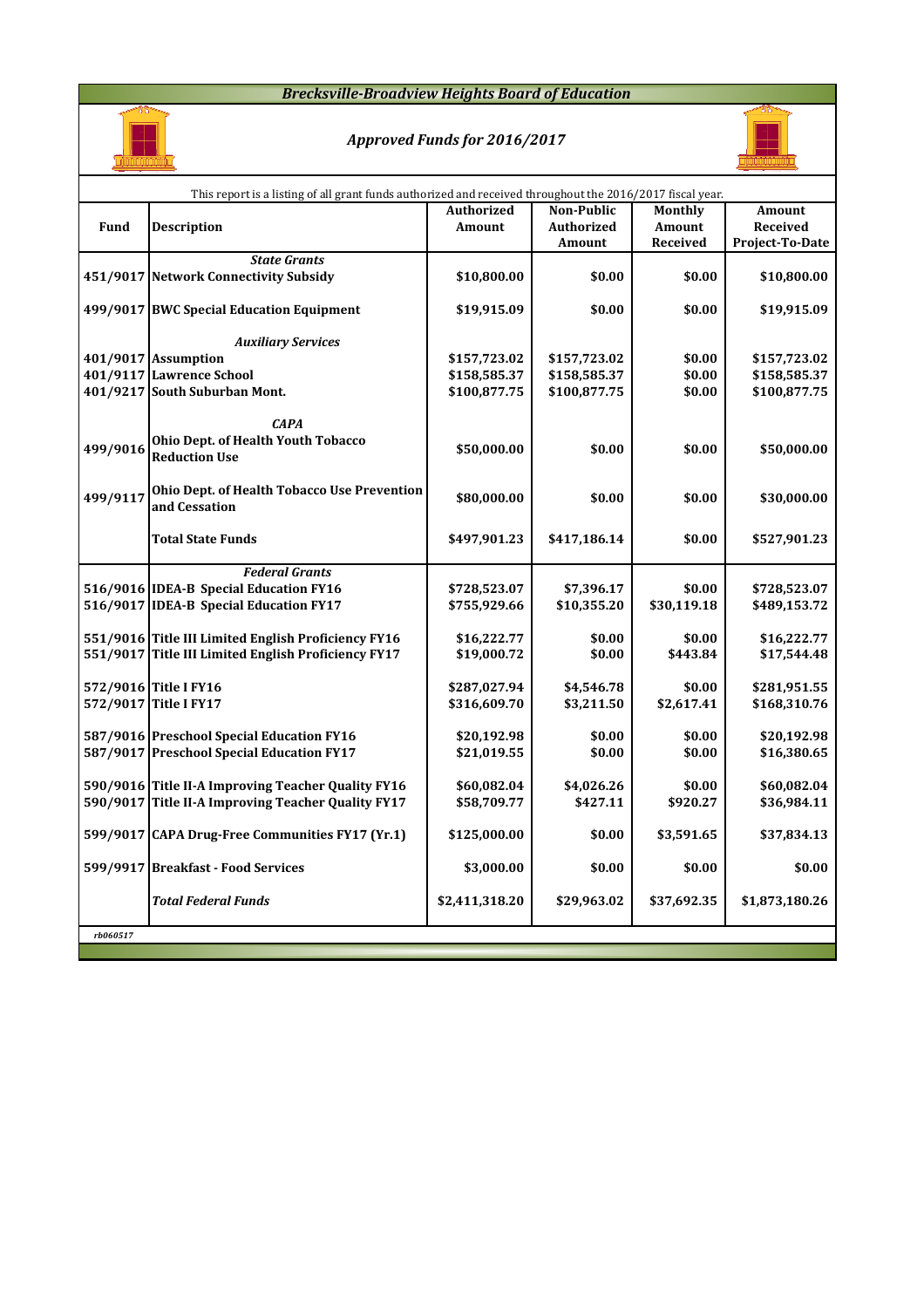*Brecksville-Broadview Heights Board of Education*

# *Record of Advances for 2016/2017*



*as of 05/31/17*

|                                       |                              |             |                |                             |             |             | $\frac{1}{2}$ us $\frac{1}{2}$ us $\frac{1}{2}$ us $\frac{1}{2}$ |  |  |
|---------------------------------------|------------------------------|-------------|----------------|-----------------------------|-------------|-------------|------------------------------------------------------------------|--|--|
|                                       |                              |             |                | INITIAL ADVANCE INFORMATION |             |             | <b>ADVANCE RETURN</b>                                            |  |  |
| <b>Date</b>                           | <b>Board</b>                 | <b>FROM</b> | T <sub>0</sub> | <b>Fund</b>                 |             | <b>Date</b> |                                                                  |  |  |
| <b>Approved</b>                       | <b>Resolution</b>            | <b>Fund</b> | <b>Fund</b>    | <b>Name</b>                 | Amount      | Returned    | <b>Amount</b>                                                    |  |  |
| 8/25/2016                             |                              | 001         | 009            | Uniform School              | \$40,000.00 | 12/13/2016  | \$40,000.00                                                      |  |  |
|                                       |                              |             |                | Supplies                    |             |             |                                                                  |  |  |
|                                       |                              |             |                |                             |             |             |                                                                  |  |  |
|                                       |                              |             |                |                             |             |             |                                                                  |  |  |
|                                       |                              |             |                |                             |             |             |                                                                  |  |  |
|                                       |                              |             |                |                             |             |             |                                                                  |  |  |
|                                       |                              |             |                |                             |             |             |                                                                  |  |  |
|                                       |                              |             |                |                             |             |             |                                                                  |  |  |
|                                       |                              |             |                |                             |             |             |                                                                  |  |  |
|                                       |                              |             |                |                             |             |             |                                                                  |  |  |
|                                       |                              |             |                |                             |             |             |                                                                  |  |  |
|                                       |                              |             |                |                             |             |             |                                                                  |  |  |
|                                       |                              |             |                |                             |             |             |                                                                  |  |  |
|                                       | TOTAL Advances for 2016-2017 |             |                |                             | \$40,000.00 |             | \$40,000.00                                                      |  |  |
|                                       |                              |             |                |                             |             |             |                                                                  |  |  |
| \$0.00<br><b>Advances Outstanding</b> |                              |             |                |                             |             |             |                                                                  |  |  |
| rb060517                              |                              |             |                |                             |             |             |                                                                  |  |  |
|                                       |                              |             |                |                             |             |             |                                                                  |  |  |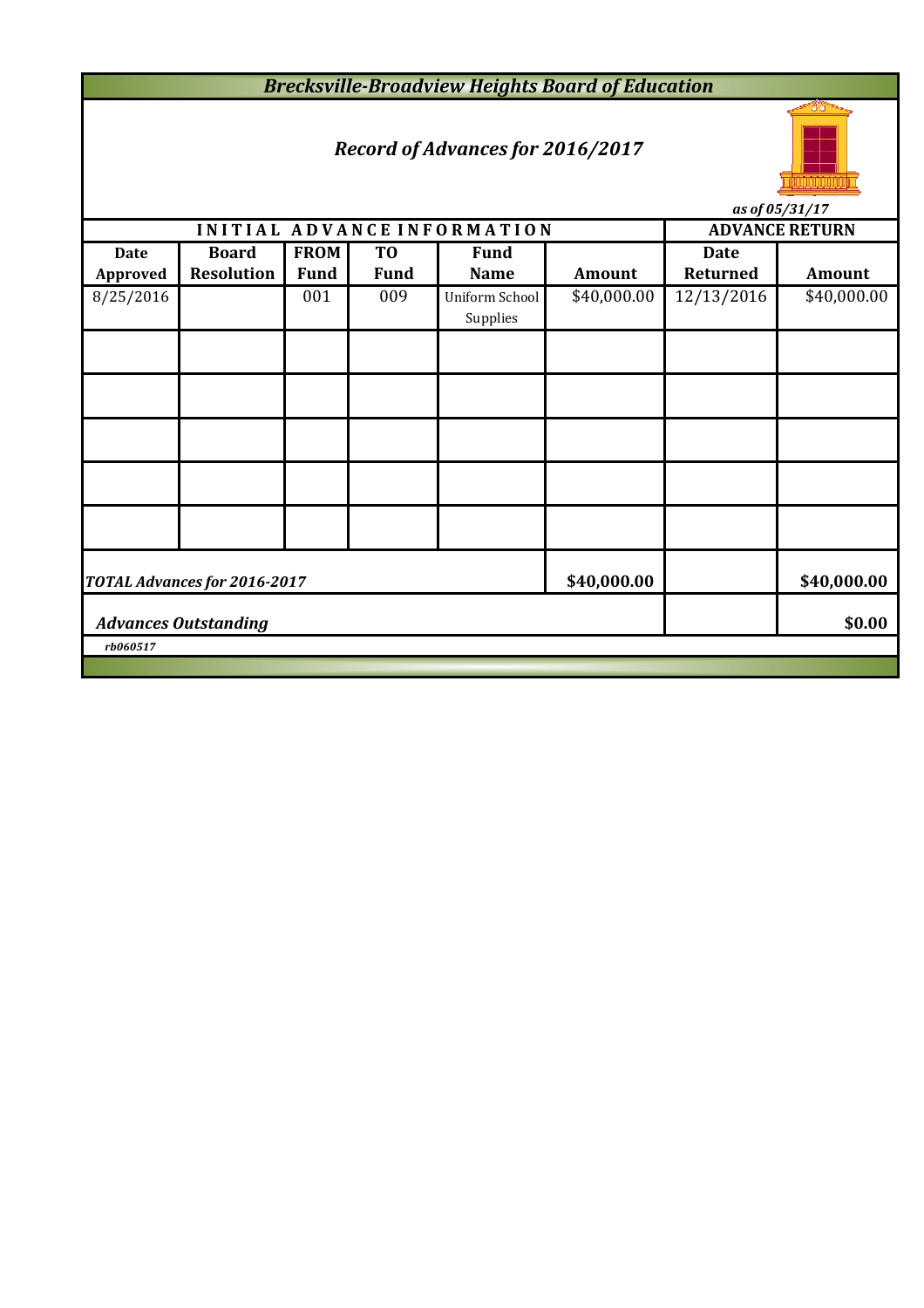| <b>Brecksville-Broadview Heights City School District</b>                                                                                                                                                                                                                                                                                                  |                                                                                                                          |          |                           |    |               |  |  |  |  |  |
|------------------------------------------------------------------------------------------------------------------------------------------------------------------------------------------------------------------------------------------------------------------------------------------------------------------------------------------------------------|--------------------------------------------------------------------------------------------------------------------------|----------|---------------------------|----|---------------|--|--|--|--|--|
| <b>Cash Reconciliation</b>                                                                                                                                                                                                                                                                                                                                 |                                                                                                                          |          |                           |    |               |  |  |  |  |  |
| May 31, 2017                                                                                                                                                                                                                                                                                                                                               |                                                                                                                          |          |                           |    |               |  |  |  |  |  |
| <b>FINSUM Balance</b>                                                                                                                                                                                                                                                                                                                                      |                                                                                                                          |          |                           | \$ | 22,323,789.30 |  |  |  |  |  |
| <b>Bank Balance:</b><br>Citizens Bank - General                                                                                                                                                                                                                                                                                                            |                                                                                                                          | \$       | 4,051,413.73              |    |               |  |  |  |  |  |
| <b>Investments:</b><br><b>STAR Ohio</b><br>Meeder Investment Management<br><b>First Federal</b><br>Westfield Bank Money Market<br><b>Westfield Bank ICS</b>                                                                                                                                                                                                | 1,901.69<br>13,574,905.10<br>5,020,915.80                                                                                |          |                           |    |               |  |  |  |  |  |
| <b>Petty Cash:</b><br>Chippewa<br><b>Highland Drive</b><br>Hilton<br><b>Central School</b><br>Middle School<br><b>Student Activity</b><br><b>High School</b><br>Transportation<br><b>Board Office</b><br>Beekeepers<br><b>Change Fund:</b><br>Middle School Athletics<br>Middle School Concessions<br><b>High School Athletics</b><br><b>Food Services</b> | 100.00<br>100.00<br>100.00<br>100.00<br>150.00<br>300.00<br>150.00<br>150.00<br>150.00<br>150.00<br>4,500.00<br>1,097.00 | \$<br>\$ | 18,597,722.59<br>1,450.00 |    |               |  |  |  |  |  |
| Less: Outstanding Checks-Charter One General<br><b>Outstanding Deposits/Other Adjustments:</b>                                                                                                                                                                                                                                                             |                                                                                                                          | \$<br>\$ | 5,597.00<br>(332, 394.02) |    |               |  |  |  |  |  |
|                                                                                                                                                                                                                                                                                                                                                            |                                                                                                                          | \$       |                           |    |               |  |  |  |  |  |
| <b>Bank Balance</b>                                                                                                                                                                                                                                                                                                                                        |                                                                                                                          |          |                           | \$ | 22,323,789.30 |  |  |  |  |  |
| <b>Variance</b>                                                                                                                                                                                                                                                                                                                                            |                                                                                                                          |          |                           | \$ |               |  |  |  |  |  |
| rb060517                                                                                                                                                                                                                                                                                                                                                   |                                                                                                                          |          |                           |    |               |  |  |  |  |  |
|                                                                                                                                                                                                                                                                                                                                                            |                                                                                                                          |          |                           |    |               |  |  |  |  |  |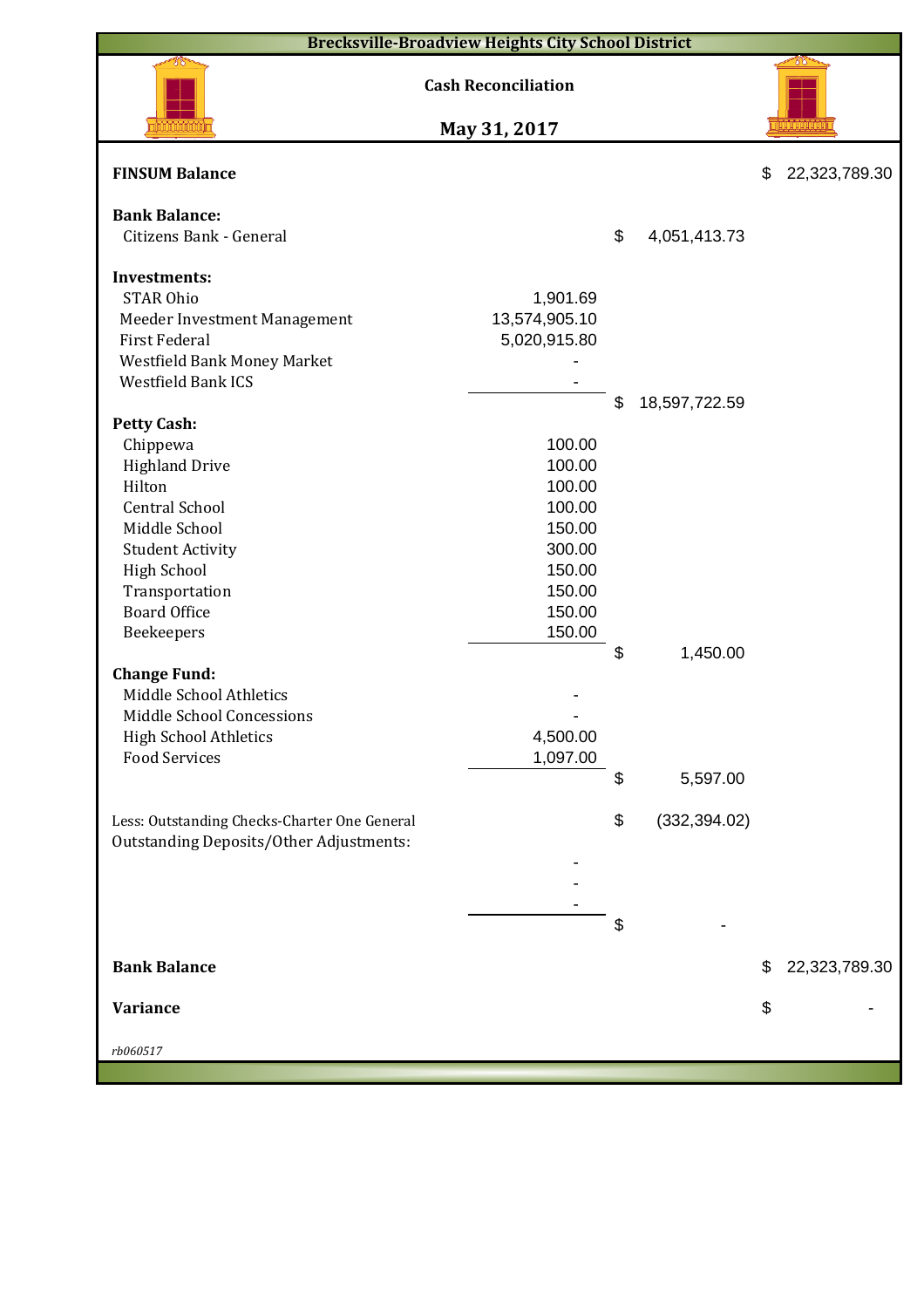|               | <b>Brecksville-Broadview Heights City School District</b> |                             |                                                     |                                      |                                              |                                                    |                                |                                                      |                                   |  |  |  |
|---------------|-----------------------------------------------------------|-----------------------------|-----------------------------------------------------|--------------------------------------|----------------------------------------------|----------------------------------------------------|--------------------------------|------------------------------------------------------|-----------------------------------|--|--|--|
|               |                                                           |                             |                                                     |                                      |                                              |                                                    |                                |                                                      |                                   |  |  |  |
|               | May 31, 2017                                              |                             |                                                     |                                      |                                              |                                                    | <b>Appropriation Summary</b>   |                                                      |                                   |  |  |  |
|               | rb060517                                                  |                             |                                                     |                                      |                                              |                                                    |                                |                                                      |                                   |  |  |  |
|               |                                                           |                             |                                                     | "where fine education is a heritage" |                                              |                                                    |                                |                                                      |                                   |  |  |  |
| <b>Fund</b>   |                                                           | <b>FYTD</b><br>Appropriated | <b>Prior FY</b><br>Carryover<br><b>Encumbrances</b> | <b>FYTD</b><br>Expendable            | <b>FYTD</b><br>Actual<br><b>Expenditures</b> | <b>MTD</b><br><b>Actual</b><br><b>Expenditures</b> | Current<br><b>Encumbrances</b> | <b>FYTD</b><br><b>Unencumbered</b><br><b>Balance</b> | <b>FYTD</b><br>Percent<br>Exp/Enc |  |  |  |
| 001           | <b>General Fund</b>                                       | \$46,141,469.20             | \$464,977.40                                        | \$46,606,446.60                      | \$41,316,164.58                              | \$3,598,771.12                                     | \$811,533.37                   | 4,478,748.65                                         | 90.39%                            |  |  |  |
| 002           | <b>Bond Retirement</b>                                    | \$3,012,889.00              | \$0.00                                              | 3,012,889.00                         | \$2,543,589.18                               | \$99,725.84                                        | \$0.00                         | 469,299.82                                           | 84.42%                            |  |  |  |
| 003           | Permanent Improvement                                     | \$2,080,134.75              | \$366,053.75                                        | 2,446,188.50                         | \$1,496,069.67                               | \$55,739.63                                        | \$379,376.87                   | 570,741.96                                           | 76.67%                            |  |  |  |
| 004           | <b>Building Fund</b>                                      | \$0.00                      | \$0.00                                              | 0.00                                 | \$0.00                                       | \$0.00                                             | \$0.00                         | 0.00                                                 | #DIV/0!                           |  |  |  |
| 006           | <b>Food Service</b>                                       | \$1,708,100.00              | \$3,724.58                                          | 1,711,824.58                         | \$1,257,203.20                               | \$122,641.65                                       | \$129,941.17                   | 324,680.21                                           | 81.03%                            |  |  |  |
| 007           | <b>Special Trust</b>                                      | \$82,402.00                 | \$0.00                                              | 82,402.00                            | \$73,343.73                                  | \$2,815.25                                         | \$1,187.67                     | 7,870.60                                             | 90.45%                            |  |  |  |
| 009           | <b>Uniform Supplies</b>                                   | \$261,247.00                | \$492.91                                            | 261,739.91                           | \$252,093.43                                 | \$14,890.83                                        | \$9,254.23                     | 392.25                                               | 99.85%                            |  |  |  |
| 014           | Rotary - Internal Services                                | \$445,661.00                | \$182.52                                            | 445,843.52                           | \$353,867.32                                 | \$111,277.30                                       | \$44,258.98                    | 47,717.22                                            | 89.30%                            |  |  |  |
| 018           | Public School Support                                     | \$151,449.00                | \$30.75                                             | 151,479.75                           | \$91,058.65                                  | \$14,707.91                                        | \$14,726.84                    | 45,694.26                                            | 69.83%                            |  |  |  |
| 019           | Other Grants                                              | \$285,151.20                | \$2,257.15                                          | 287,408.35                           | \$172,807.35                                 | \$7,619.26                                         | \$30,618.71                    | 83,982.29                                            | 70.78%                            |  |  |  |
| 020           | Child Care Fund                                           | \$454,176.00                | \$5,499.93                                          | 459,675.93                           | \$428,378.61                                 | \$37,507.39                                        | \$23,888.76                    | 7,408.56                                             | 98.39%                            |  |  |  |
| 022           | <b>Unclaimed Funds</b>                                    | \$0.00                      | \$0.00                                              | 0.00                                 | \$0.00                                       | \$0.00                                             | \$0.00                         | 0.00                                                 | 0.00%                             |  |  |  |
| 200           | <b>Student Managed Funds</b>                              | \$362,766.00                | \$3,942.35                                          | 366,708.35                           | \$268,912.95                                 | \$76,632.10                                        | \$39,495.99                    | 58,299.41                                            | 84.10%                            |  |  |  |
| 300           | <b>District Managed Funds</b>                             | \$566,920.77                | \$32,471.38                                         | 599,392.15                           | \$442,403.41                                 | \$32,772.16                                        | \$90,237.61                    | 66,751.13                                            | 88.86%                            |  |  |  |
| 401           | <b>Auxiliary Services</b>                                 | \$444,721.36                | \$263.14                                            | 444,984.50                           | \$327,908.12                                 | \$55,820.73                                        | \$90,571.66                    | 26,504.72                                            | 94.04%                            |  |  |  |
| 451           | OneNet (Data Communication)                               | \$10,800.00                 | \$0.00                                              | 10,800.00                            | \$10,800.00                                  | \$0.00                                             | \$0.00                         | 0.00                                                 | 100.00%                           |  |  |  |
| 499           | Miscellaneous State Grants                                | \$117,500.80                | \$6,785.60                                          | 124,286.40                           | \$71,165.75                                  | \$5,507.46                                         | \$17,571.61                    | 35,549.04                                            | 71.40%                            |  |  |  |
| 516           | <b>IDEA-B</b>                                             | \$764,945.42                | \$28,104.00                                         | 793,049.42                           | \$701,455.08                                 | \$165,604.07                                       | \$51,979.00                    | 39,615.34                                            | 95.00%                            |  |  |  |
| 551           | Title III - Limited English Proficiency                   | \$19,000.72                 | \$0.00                                              | 19,000.72                            | \$17,861.99                                  | \$204.07                                           | \$0.00                         | 1,138.73                                             | 94.01%                            |  |  |  |
| 572           | Title I - Disadvantaged Children                          | \$346,647.12                | \$3,205.73                                          | 349,852.85                           | \$254,515.04                                 | \$28,227.96                                        | \$2,724.70                     | 92,613.11                                            | 73.53%                            |  |  |  |
| 587           | Preschool                                                 | \$21,019.55                 | \$0.00                                              | 21,019.55                            | \$20,094.78                                  | \$1,935.15                                         | \$0.00                         | 924.77                                               | 95.60%                            |  |  |  |
| 590           | Title II-A - Improving Teacher Quality                    | \$70,043.95                 | \$0.00                                              | 70,043.95                            | \$66,310.79                                  | \$9,358.85                                         | \$2,850.00                     | 883.16                                               | 98.74%                            |  |  |  |
| 599           | Miscellaneous Federal Grants                              | \$128,000.00                | \$0.00                                              | 128,000.00                           | \$58,228.20                                  | \$14,951.20                                        | \$10,090.62                    | 59,681.18                                            | 53.37%                            |  |  |  |
| <b>Totals</b> |                                                           | \$57,475,044.84             | \$917,991.19                                        | \$58,393,036.03                      | $\overline{$}50,224,231.83$                  | \$4,456,709.93                                     | \$1,750,307.79                 | \$6,418,496.41                                       | 89.01%                            |  |  |  |